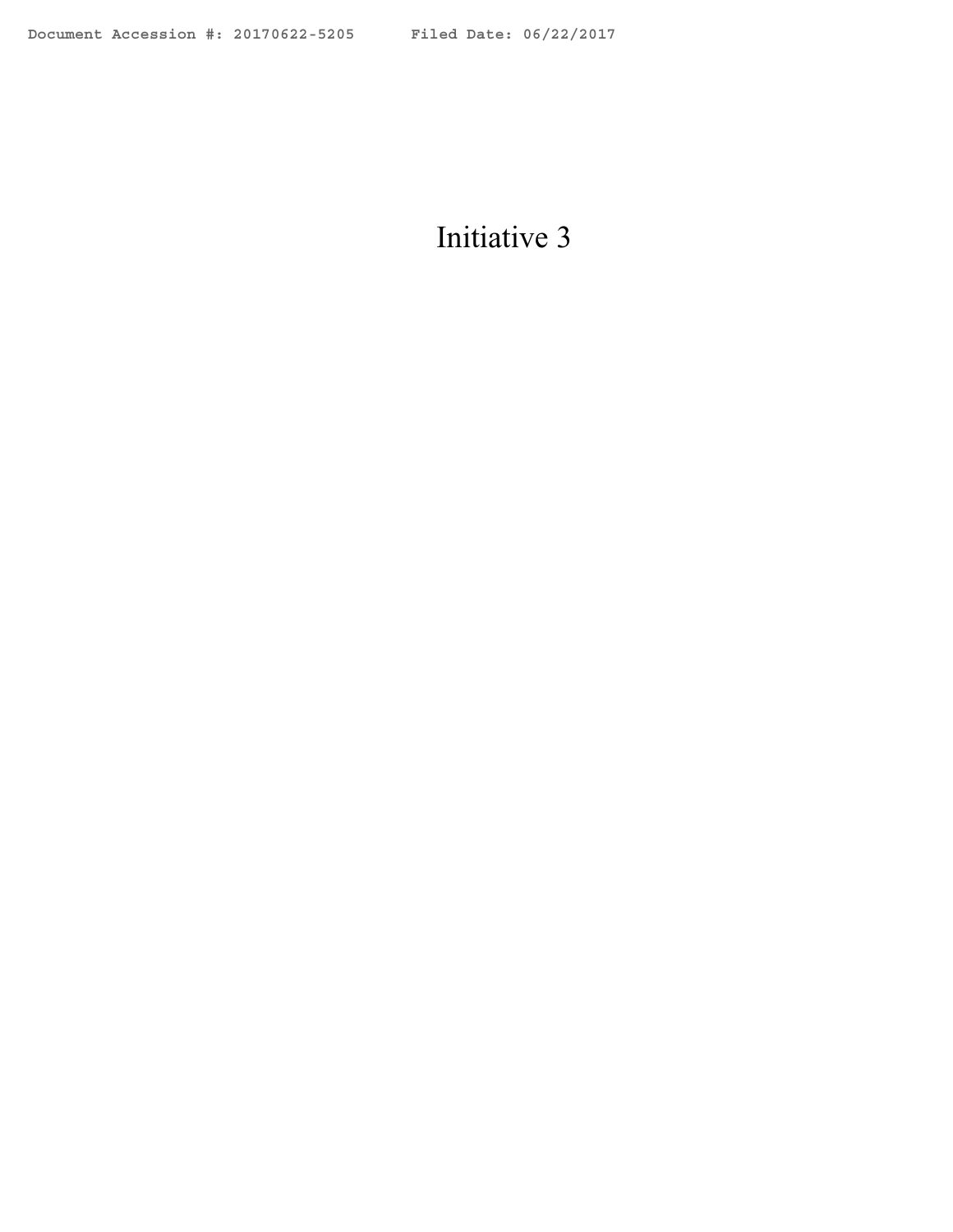

# Energy Price Formation and Valuing Flexibility

June 15, 2017

Over the past several years, the Federal Energy Regulatory Commission has focused on energy market price formation in order that prices better reflect system conditions and appropriately value resources needed to meet changing system conditions throughout an operating day. Although the commission's efforts have appropriately tackled some significant and difficult policy issues,<sup>[1](#page-1-0)</sup> a number of the energy price formation regulatory proposals have addressed very specific and, in some cases, very narrow issues.[2](#page-1-1)

PJM has supported FERC's efforts but believes a fundamental price formation issue remains to be addressed – one which would have far greater implications for the future profile of the generation fleet. Specifically, PJM wishes to initiate dialogue on the following issues:

- **Pricing Reform**: Refining locational marginal price (LMP) formation to recognize the contribution of all resources, including large, inflexible units (often referred to as "baseload" resources) in serving load in a given interval
- **Impacts of Negative Offers**: Addressing the pernicious effect that negative offers may have in hastening the premature retirement of economic thermal generation, whose continuing operation is needed to meet capacity requirements and provide reliability services to accommodate for the intermittency of renewable generation

## **Pricing Reform: Ensuring LMP Reflects Resources Needed to Serve Load**

PJM is observing diminishing energy market returns to supply resources, resulting in a shift to the capacity market for a greater proportion of units' recovery of total costs. This shift could lead to an unintended bias in the energy market, favoring lower capital cost resources. [Figure 1](#page-2-0) shows that this cost shift has been more pronounced since 2014.

 $\overline{a}$ 

<span id="page-1-0"></span><sup>1</sup> For example, amendments to the \$1,000 nationwide offer cap

<span id="page-1-1"></span><sup>&</sup>lt;sup>2</sup> For example, the FERC staff has issued separate Notices of Proposed Rulemaking on extremely granular issues such as cost allocation associated with uplift (Docket No. RM 17-2-000) and a second associated with creating specific pricing rules for a limited class of resources deemed "Fast Start" resources (RM 17- 3-000).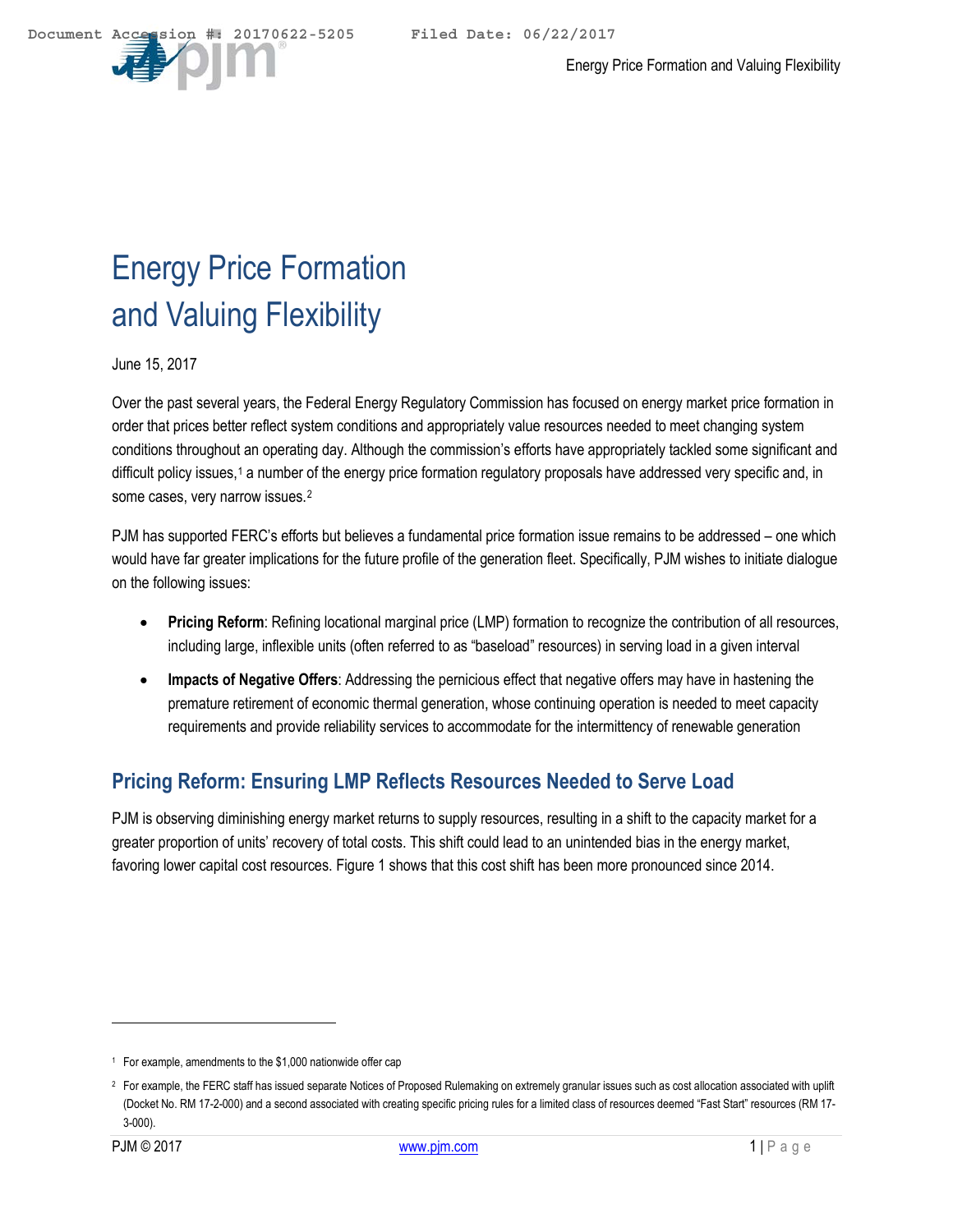

#### <span id="page-2-0"></span>**Figure 1. Share of Total Wholesale Electricity Costs**

Low energy market prices, in and of themselves, are beneficial for consumers and desirable – provided they result from the fundamentals of supply and demand in the market. A concern arises, however, if prices are driven not solely by strict supply and demand fundamentals but in part by a failure of current energy pricing mechanisms to fully and transparently value all resources. Although the trend is not new, its impact on energy prices is heightened because of flattening supply curves and low demand, which put financial stress on all units – particularly large units with high capital costs.

PJM's price formation initiatives seek to prompt discussion to consider whether the true marginal cost of serving load is recognized and transparently signaled to buyers, sellers, asset investors and financial traders in the LMP-based market clearing process. In turn, reform of this sort should reduce uplift costs and improve price signals to support efficient investment and retention decisions.

#### *PJM Response to FERC Fast-Start Pricing Notice of Proposed Rule Making*

The FERC recognized the energy market price formation issue in its recent "Fast-Start" Pricing Notice of Proposed Rulemaking (NOPR).[3](#page-2-1) PJM supports the price-setting aspects of the NOPR and believes that this initiative promises beneficial and fundamental change. However, because the FERC's proposed scope price setting reform is limited only to "fast start" resources (principally natural gas-fired combustion turbine units), it does not extend the benefits of the proposed change to larger units (such as coal and nuclear units) to the extent they are needed to serve load in a given hour. Although the fast-start NOPR is helpful in identifying the issue of price-setting eligibility, its proposed remedy may address only a subset of the larger issue. PJM, with input from ISO/RTOs and stakeholders, believes price formation should be addressed on a broader scale and the inquiry should not be limited only to a particular class of flexible resources.

#### *Expanding Eligibility to Set Price Beyond Flexible and Fast Start Resources*

If the system needs a unit's output to maintain power balance while managing transmission constraints, that need should be reflected transparently through energy prices. PJM believes the range of resources eligible to set price should be expanded to include *all* units whose output is needed to serve load or control transmission constraints in a given interval.

-

<span id="page-2-1"></span><sup>3</sup> Docket No. RM 17-3-000 (December 15, 2016)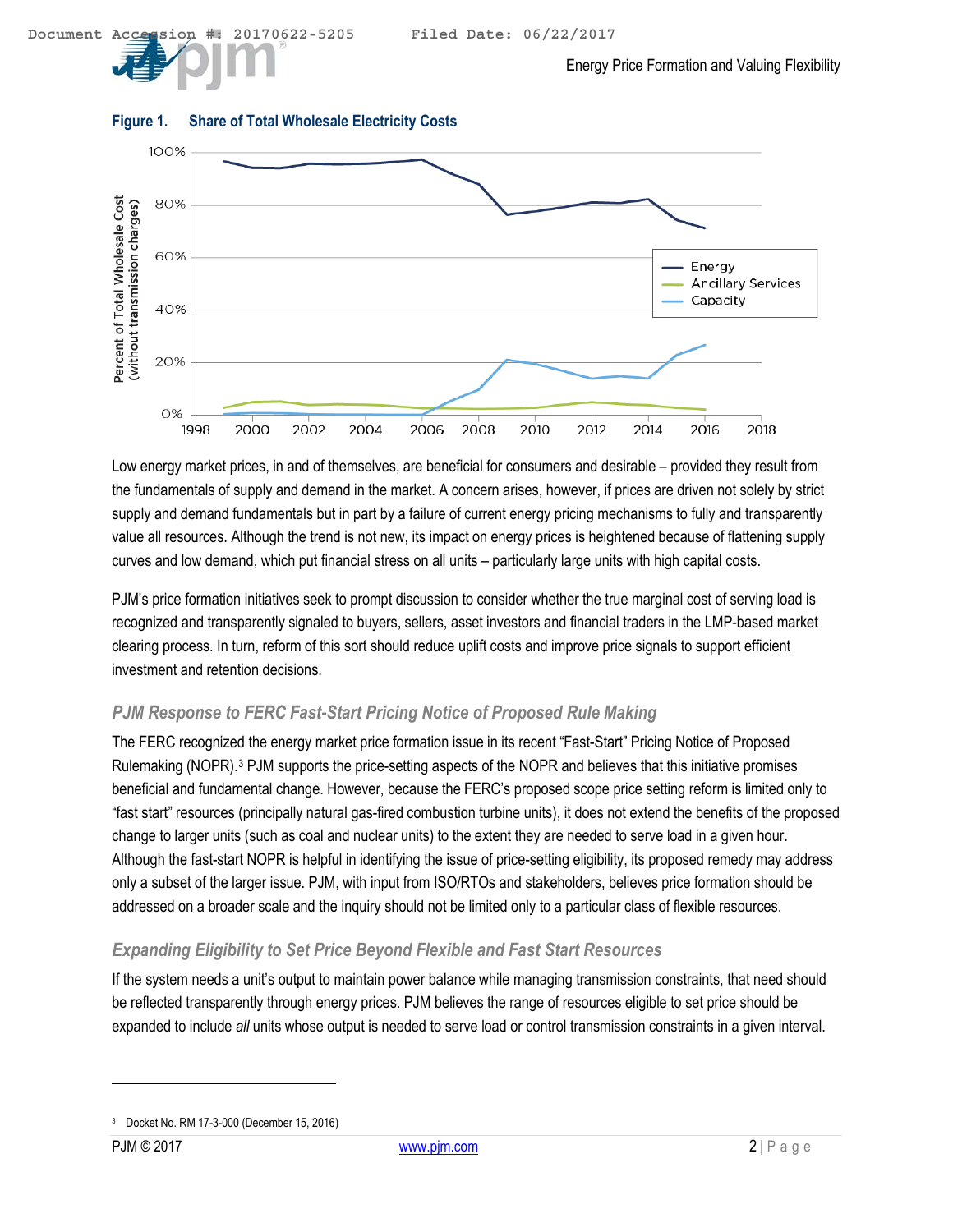Presently, only additional megawatts above a unit's economic minimum are considered "needed" for economic dispatch and therefore eligible to set price.

This expansion of price-setting eligibility would include:

- Inflexible units<sup>[4](#page-3-0)</sup> needed to meet demand for five minute increments
- Evaluations of requirements for unit parameters such as ramp rates, economic minimums and emergency minimums

Allowing *all* units to set price would create a function in which price more consistently increases as load increases. It also would remove the current discontinuity in LMP created when a unit's output is reduced to its economic minimum level at which point the entire output of the unit is removed from price-setting eligibility. This price-setting expansion would reduce uplift and lead to better incentives and more predictable, rational price signals. This concept is illustrated with an example in [Figure 2,](#page-4-0) which illustrates two options for setting LMP in a simple system with increasing load to serve and two units available for dispatch – one flexible and the other inflexible.

The flexible unit can be dispatched from 0 megawatts output up to 300 MW output. Its offer price begins at \$30 at 100 MWh of output and increases by \$0.01 for every megawatt-hour of output in excess of 100 MWh. The inflexible unit is either off-line or on-line with an output of 100 MW and has an offer price of \$40/MWh.

As load increases from 100 MW, the flexible unit's output is increased and sets LMP at a consistently increasing value consistent with its increasing output.

At 200 MW of load and \$40/MWh LMP, it is economic to start the 100 MW inflexible unit because dispatching additional megawatts from the flexible unit would cost \$40.01/MWh and higher. However, because the 100 MW unit must come online and produce all of its 100 MW, the flexible unit must be dispatched down by 100 MW to maintain generation and load balance.

Under today's rules, the inflexible unit would be ineligible to set LMP, and the LMP would therefore drop to \$30/MWh, the offer price of the flexible unit at its reduced dispatch level. As load continues to increase, the flexible unit once again is dispatched up, and LMP increases along with the flexible unit's increasing offer price at its increasing output value. Until the LMP reaches \$40/MWh, the inflexible unit must be made whole to its offer because it is operating with a cost in excess of the LMP.

PJM's proposal would instead allow the inflexible unit to set LMP, thereby transparently indicating the cost of the most expensive unit necessary to economically serve the load. The resultant opportunity cost experienced by the flexible unit could form the basis for a load-following product as described below.

**.** 

<span id="page-3-0"></span><sup>4</sup> PJM already allows demand response resources to set LMP when their reductions are necessary to maintain power balance and will continue to do so as discussion of these additional reforms moves forward.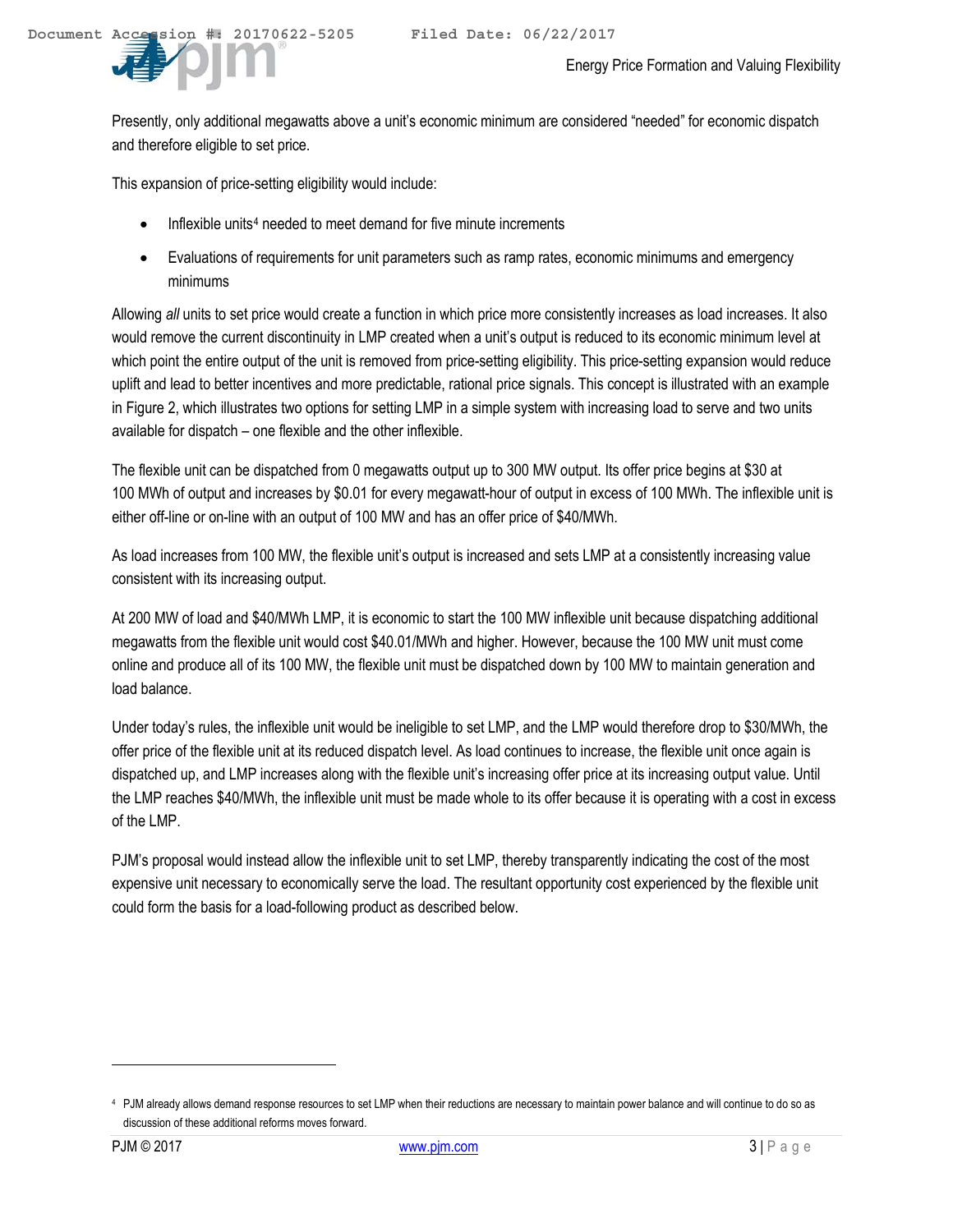#### <span id="page-4-0"></span>**Figure 2. Comparison of Price Setting Methods**



## **Developing a Complementary Load-following Product to Value Flexibility**

Price formation has grown in importance as the supply curve in systems across the nation continues to flatten. [Figure 3](#page-4-1) displays this supply curve trend in the PJM footprint. Units formerly considered base and mid-merit now are being relied on to operate more flexibly as if they were peaking units. Many times, these same units are ineligible to set LMP based on their operating parameters. Excess supply in light of reduced load levels has also contributed to a flattening of the supply curve. As a result of these supply curve trends, incremental movements in LMP seem less effective in incenting units to reduce output to follow dispatch.



#### <span id="page-4-1"></span>**Figure 3. Average PJM Aggregate Real-Time Generation Supply Curves in summer 2015 and 2016[5](#page-4-2), [6](#page-4-3)**

<span id="page-4-2"></span><sup>5</sup> Monitoring Analytics, LLC. *PJM State of the Market Report – 2016*. Section 3 – Energy Market

<span id="page-4-3"></span><sup>6</sup> Real-time average hourly load was 88,601 MW in 2016 and 88,594 MW in 2015.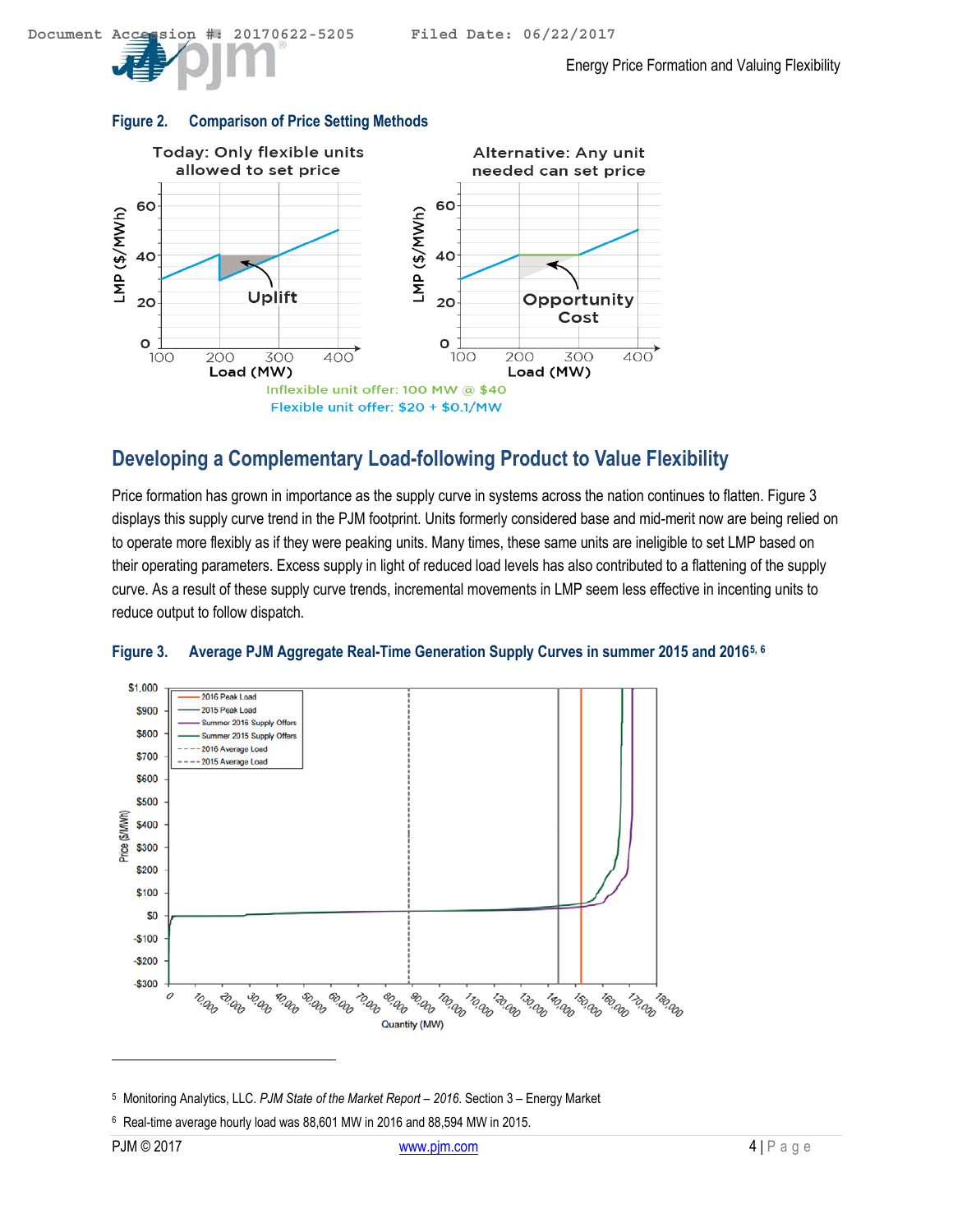PJM also has observed that resources using natural gas as their primary fuel tend to acquire gas on an inflexible basis, given the economic advantage in so doing and the limited availability of flexible pipeline transportation products.

The limited LMP variations at the margins coupled with natural gas procurement limitations combine to reduce economic incentives for resources to follow PJM dispatch signals. This phenomenon erodes a critical mechanic in LMP pricing: its ability to create economic incentives for units to follow RTO dispatch instructions in order to ensure efficient dispatch of the system and maintain system reliability.

To maintain generation and load balance when inflexible units are dispatched, the proposed pricing eligibility reform should be accompanied by development of a load-following product, which would compensate flexible resources forced to ramp up or down uneconomically to meet demand when a larger, inflexible resource must operate at a minimum output level.

Flexibility is not explicitly valued in PJM today. Reforming pricing so that inflexibility does not negatively impact LMP would allow PJM to monetize flexibility. The load-following product thus would provide enhanced opportunities for flexible resources, including new technologies, such as energy storage resources, to receive compensation for the value of their flexibility without displacing the need for the dispatch of larger, more inflexible units in the circumstances outlined above.

Valuing flexibility in electricity markets also could potentially drive innovation with respect to flexibility in the gas nomination cycle and promote enhanced gas-electric coordination. These incentives would drive gas-fired units to acquire – and pipelines to offer – more flexible products so that natural gas units could take advantage of the economic benefits associated with offering their flexibility to the market.

### **Addressing Impacts of Negative Offers**

PJM has observed negative energy market offers from wind generation enabled by the federal wind production tax credit (PTC). The negative offers, encouraged by this production subsidy, negatively impact all resources by distorting price signals and eroding revenue streams. The erosion of value for assets needed to maintain critical resources used to ensure reliability is of particular concern given the intermittency of renewable resources. While respecting the decisions of Congress to maintain, but phase-out the wind PTC, PJM believes a FERC initiative is necessary to address the impacts of negative offers on the wholesale markets that FERC is jurisdictionally bound to protect.

There are several ways to address the issue of negative pricing, such as expanding price-setting eligibility while implementing a flexibility product as described above. The economic challenges facing the industry as well as the operational challenges faced by units that are unwilling to curtail in response to dispatch instructions during low-load periods argue for a broader discussion on ways to ensure grid reliability in the face of negative pricing. PJM intends to raise this issue with stakeholders and regulators in order to assist in the development of national and regional solutions that address reliability needs.